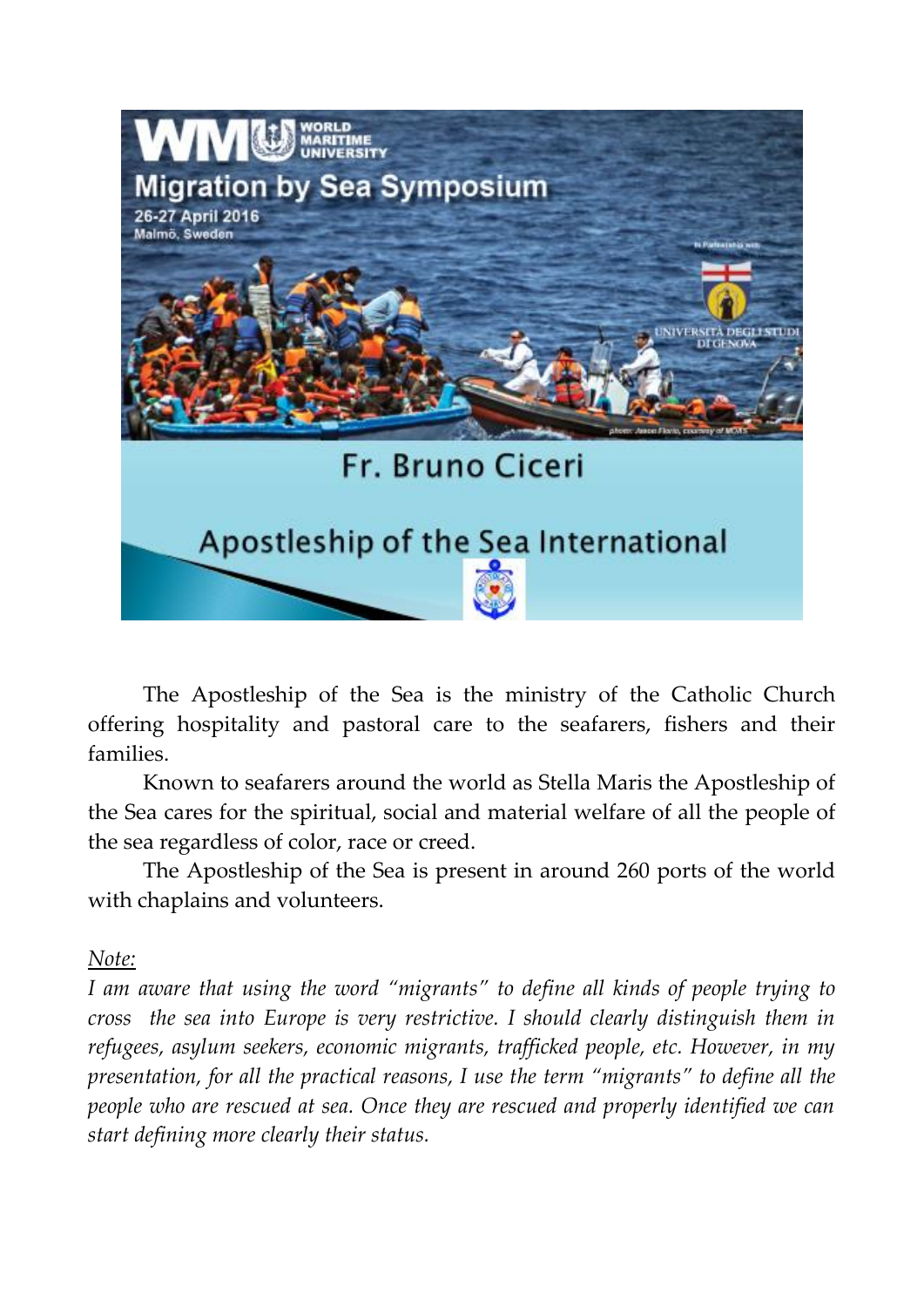Migrants using sea routes to search for better life or to escape situations of persecution or war is not a new phenomenon. At the end of the 1970's we had the "*boat people"* from Vietnam, but it was a different period (nations were still willing to accept migrants especially the ones caused by the Vietnam War) and most of all it was in a reduced scale compared with what is happening now in the Mediterranean Sea.

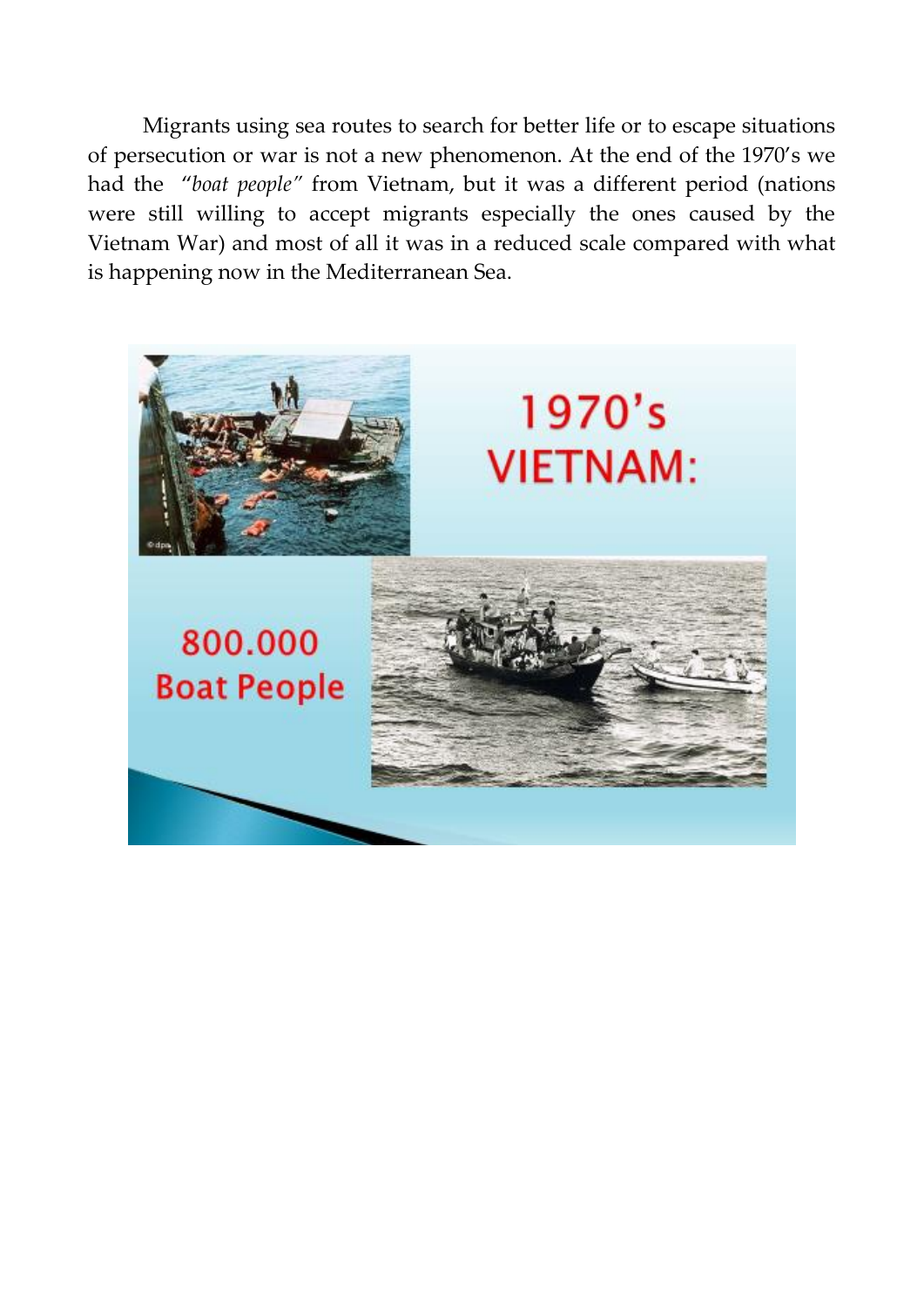During the Roman times the Mediterranean Sea was called "Mare nostrum" in Latin, "Our Sea", because on a commercial and military level it was completely under their control.

Throughout history things have radically changed and today it is impossible to call it again "Mare nostrum" (the waters of the Mediterranean Sea touches 23 countries).

Infinites are the sea routes for trafficking of migrants, smuggling drugs, weapons, etc.

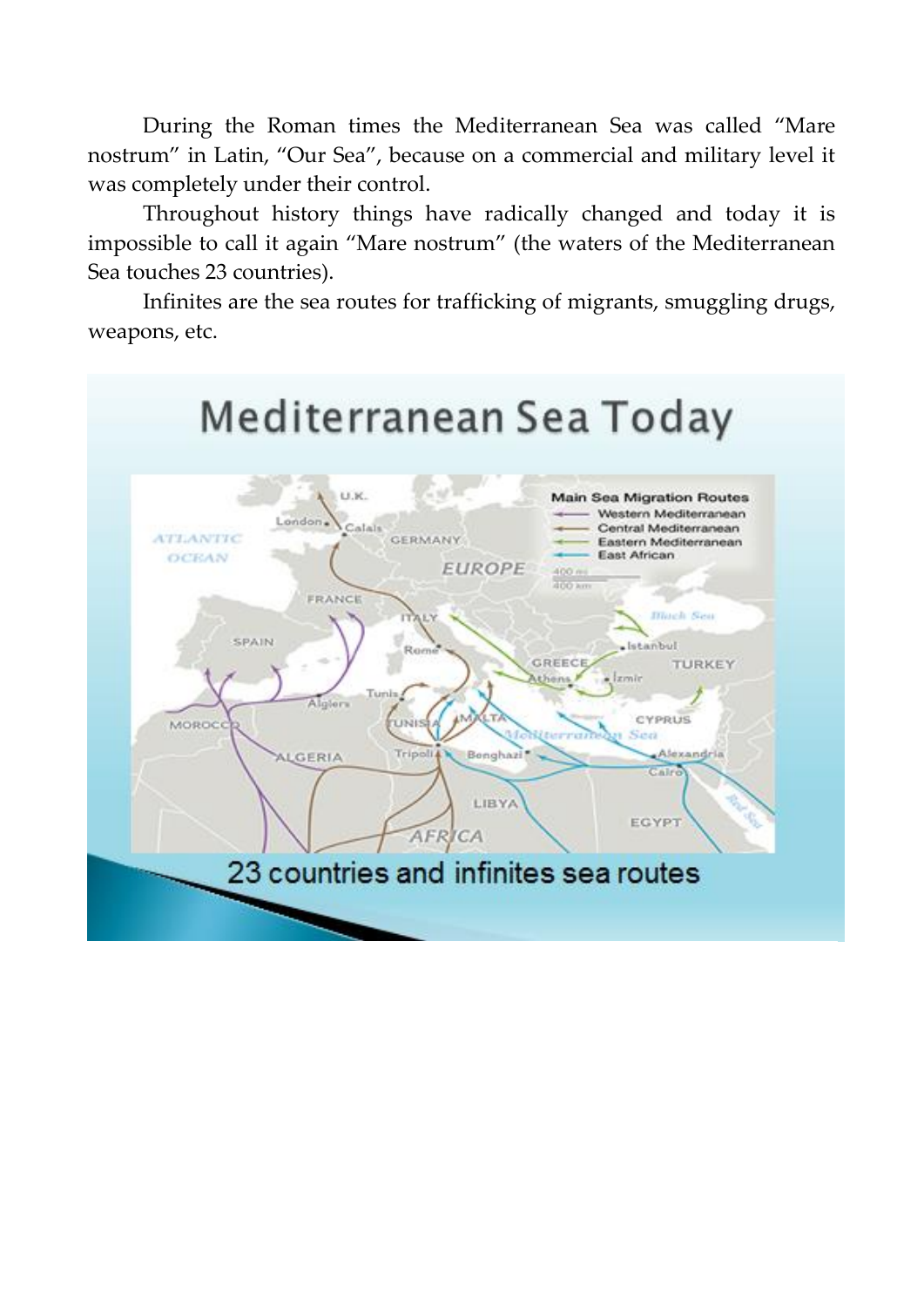Since early 1990, the Mediterranean Sea has been used by migrants as a privileged route to land on the coasts of Italy and try to enter in Europe.

In 1991 with the Albanian crisis, in a few months thousands and thousands of migrants were crossing the Adriatic Sea with any kind of boats in order to reach Italy. The most famous one, was the M/V Vlorë arriving at the port of Bari with more than 20,000 migrants on board.

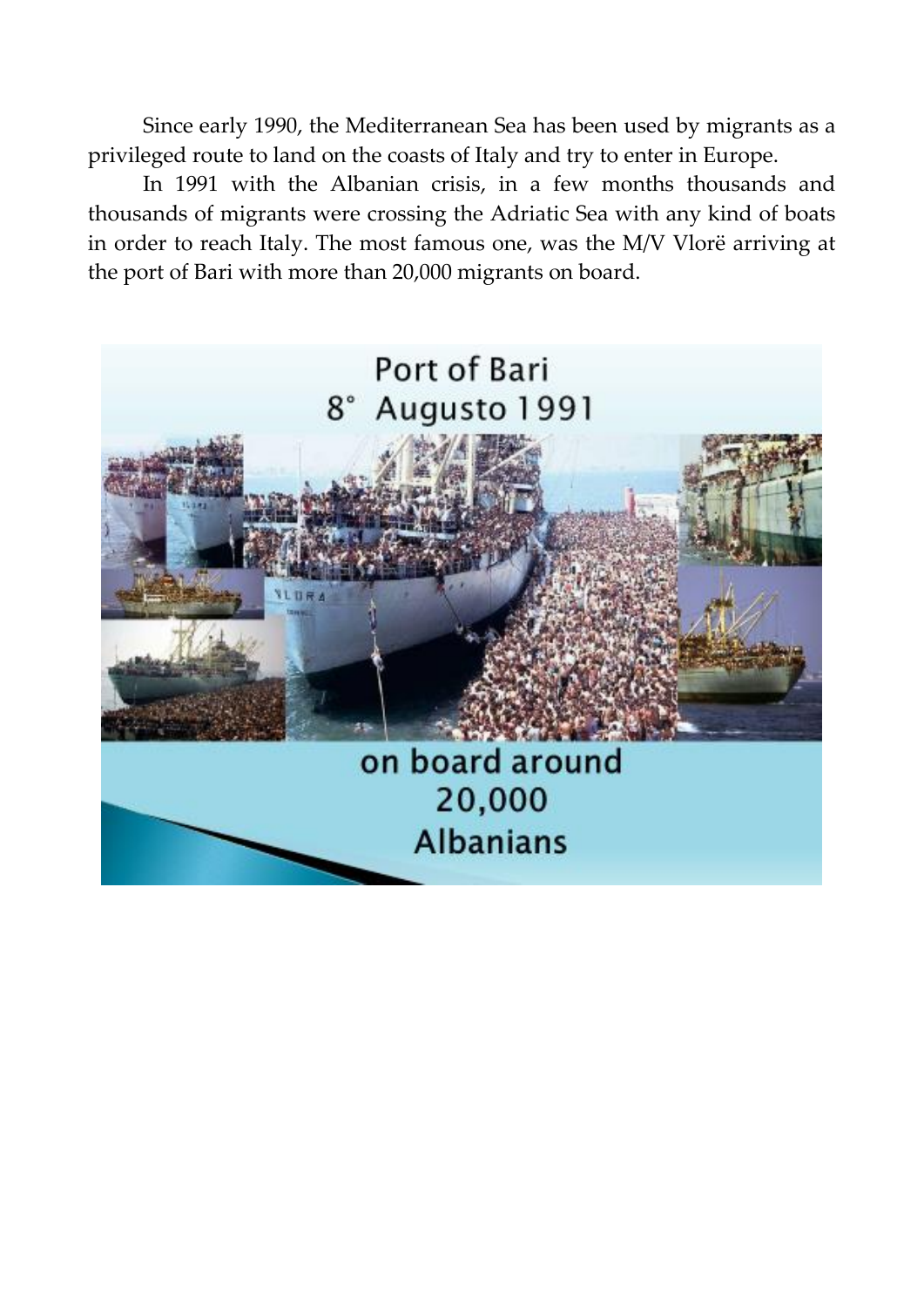According to the statistics of the Italian Coast Guard during the last 23 years around 640.000 people have been rescued in the waters of the Mediterranean. In the last two years Italy has rescued more migrants than in the previous 23 years (in the period from 1991-2013: 313,600 migrants (49%) and in the period 2014-2015: 326,400 migrants (51%)). The numbers and nationalities of migrants have varied depending on where humanitarian crisis were exploding.



*In 2015 the number of people crossing the Mediterranean Sea to Italy slightly decreased and increased for Greece because of the opening of the new Eastern Mediterranean route, but considering the political decisions recently made by the EU with Greece and Turkey and the continuous instability of a several countries in Africa, for sure the number of migrants arriving by sea to Italy will increase significantly. Unless a political solution will be found for a number of difficult situations in Africa, what we could describe as the biggest search and rescue operation of all times that might continue for many years more.*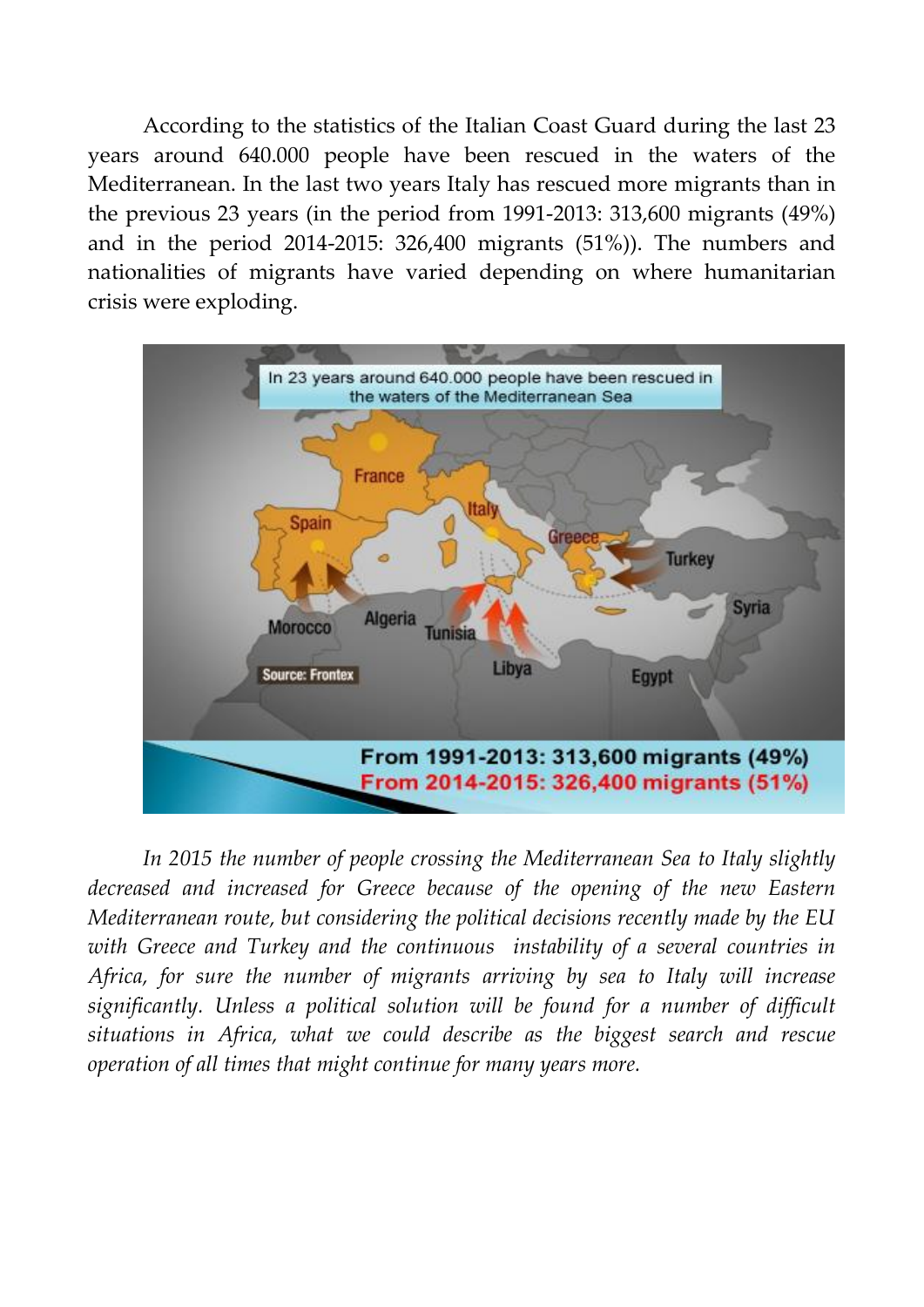I would like to concentrate my attention on the burden placed on crews of merchant vessels crossing the Mediterranean Sea, by involving them in large scale search and rescue operations.

"It is simply not acceptable that merchant ships are still being routinely called upon by Rescue Co-ordination Centres to assist with the majority of rescue operations currently taking place, having already assisted with the rescue of more than 50,000 people since the crisis started to escalate last year. Apart from the fact that commercial ships are wholly unsuitable for rescuing hundreds of people at a time, the Search and Rescue obligations that exist under international law were never created with the current situation in mind." Masamichi Morocka chamas el the Immaterial Charlen of Shapes



Masamich Morooka, Chairman of the International Chamber of Shipping (ICS), at their 2015 Annual Meeting in Rotterdam said*: "It is simply not acceptable that merchant ships are still being routinely called upon by Rescue Coordination Centres to assist with the majority of rescue operations currently taking place, having already assisted with the rescue of more than 50,000 people since the crisis started to escalate last year. Apart from the fact that commercial ships are wholly unsuitable for rescuing hundreds of people at a time, the Search and Rescue obligations that exist under international law were never created with the current situation in mind."*

The Maritime Rescue Coordination Center (MRCC), the Italian national authority responsible for search and rescue, often calls in merchant vessels to divert their route to respond to a distress call coming from a boat with migrants in difficulties. In 2014, 882 vessels were diverted to assist and rescue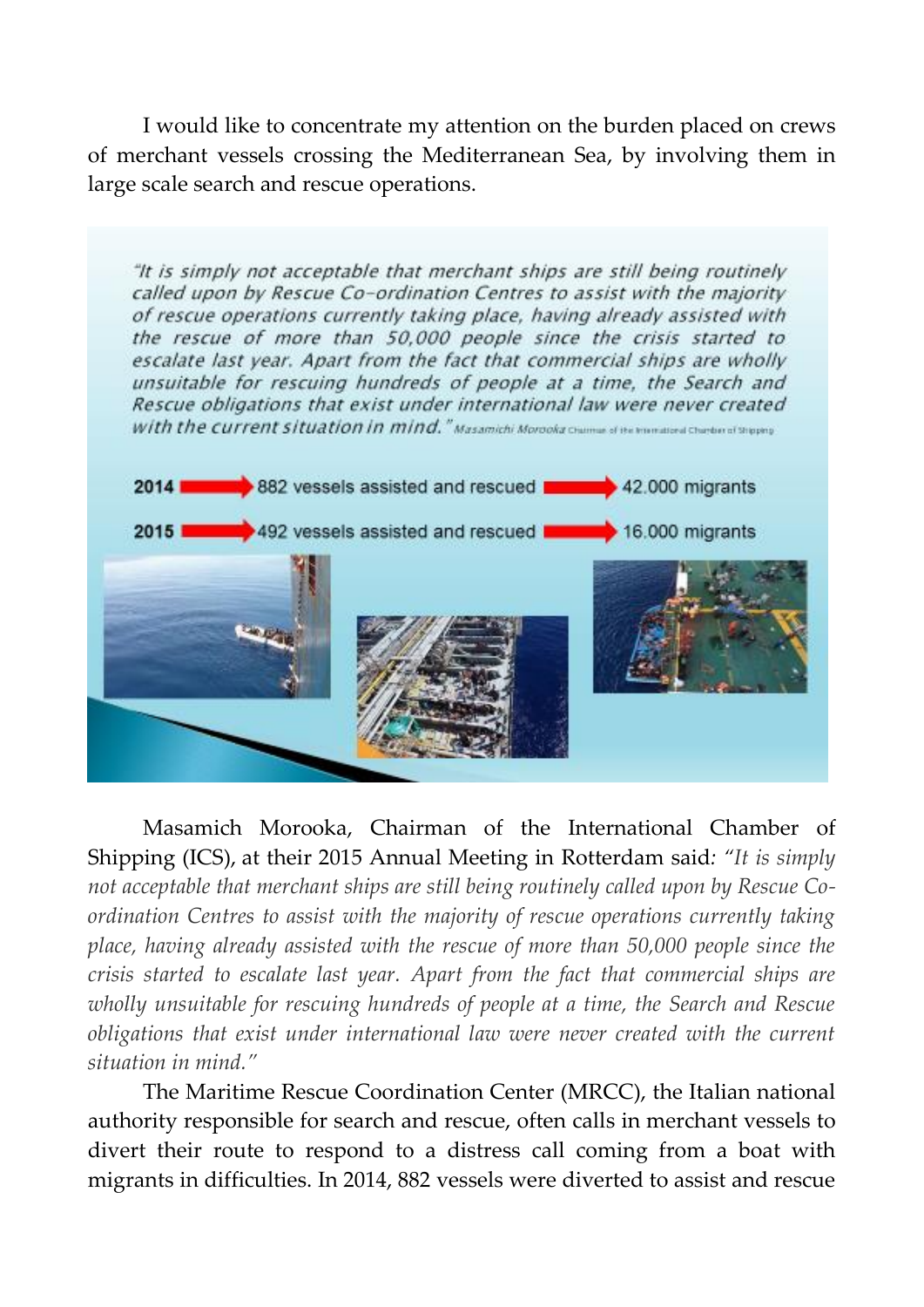around 42,000 migrants and in 2015, 492 vessels did the same for 16,000 migrants.

We are all aware that a container vessel with its vertical walls is not the most practical one to rescue hundreds of migrants in a rubber boat or a small craft and a fully loaded tank is not the best place to accommodate large groups of migrants rescued from the sea.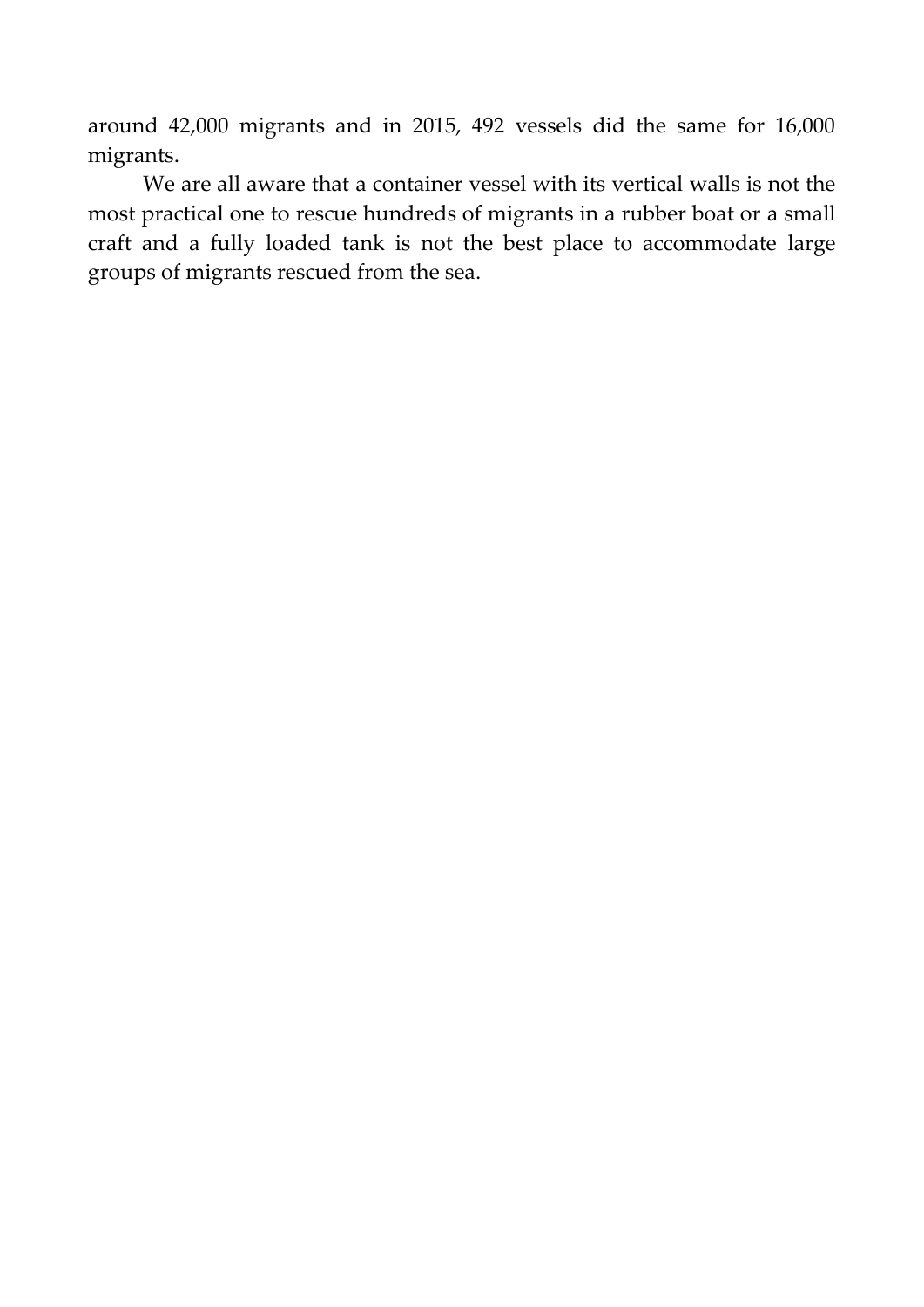The International Chamber of Shipping (ICS) and InterManager in partnership with other maritime stockholders, have published two booklets which are *a guide for ship owners and captains to ensure the safety and security of crews who may be involved in the rescue of a large number of people at sea, as well as that of people who save.* This to respond to the inevitable situation of emergency and provide some guidelines for seafarers in these risky situations:

- Rescue at Sea. A guide to principles and practice as applied to refugees and migrants.
- Large Scale Rescue Operations at Sea. Guidance on Ensuring the Safety and Security of Seafarers and Rescued Persons.
- Best Management Practices For Large Scale Rescue Operations at Sea

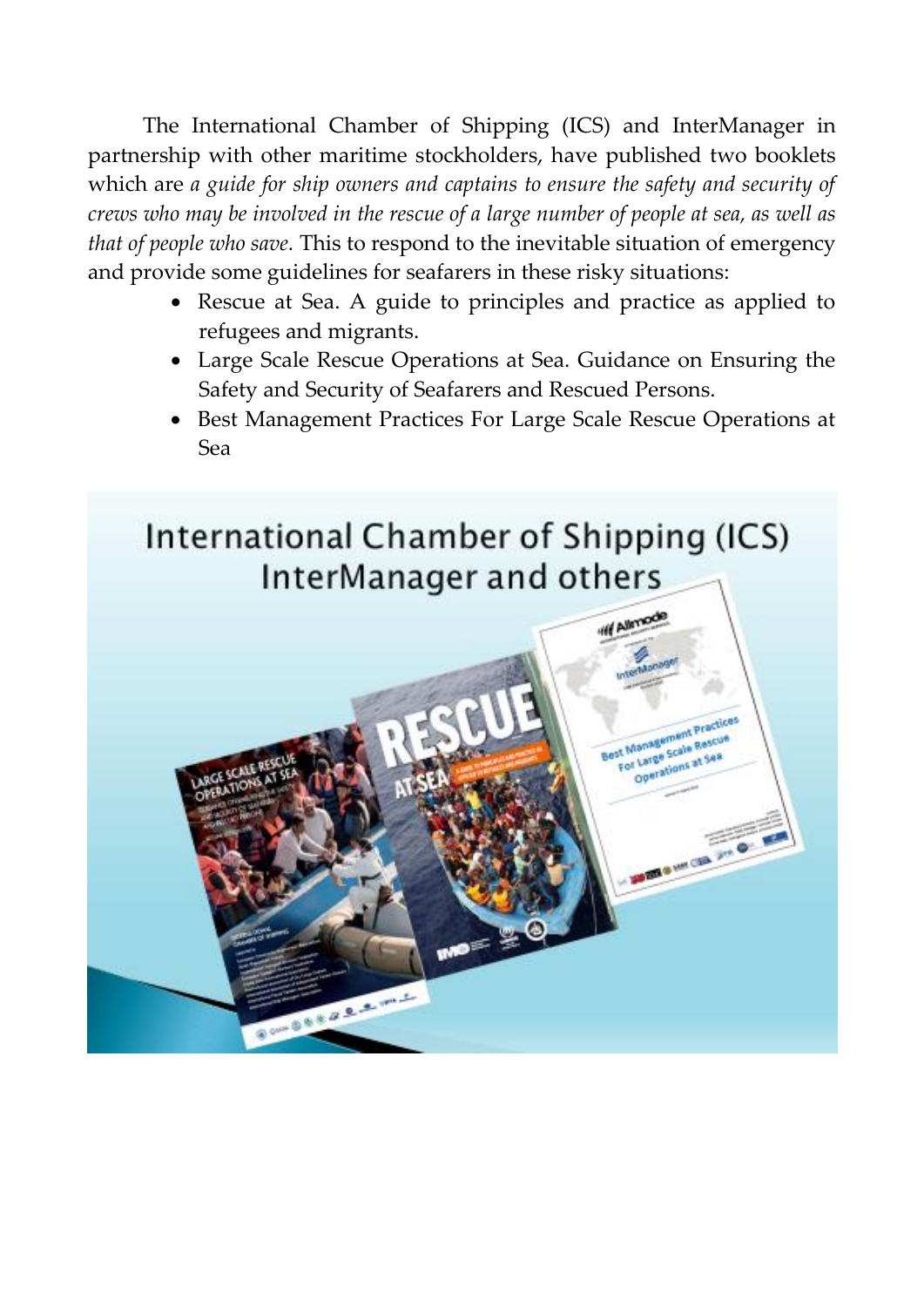These booklets are very useful and well done. Looking at the contents you can see that they are trying to cover all the different aspects of the search and rescue operation. There are detailed guidelines on how to prepare the vessels for the rescue, how to guarantee the personal safety and the security of the ship together with the management of people rescued and how to clean the vessel properly once the migrants are disembarked.



However, in regard to mental and physical welfare of the seafarers, I found only a few lines.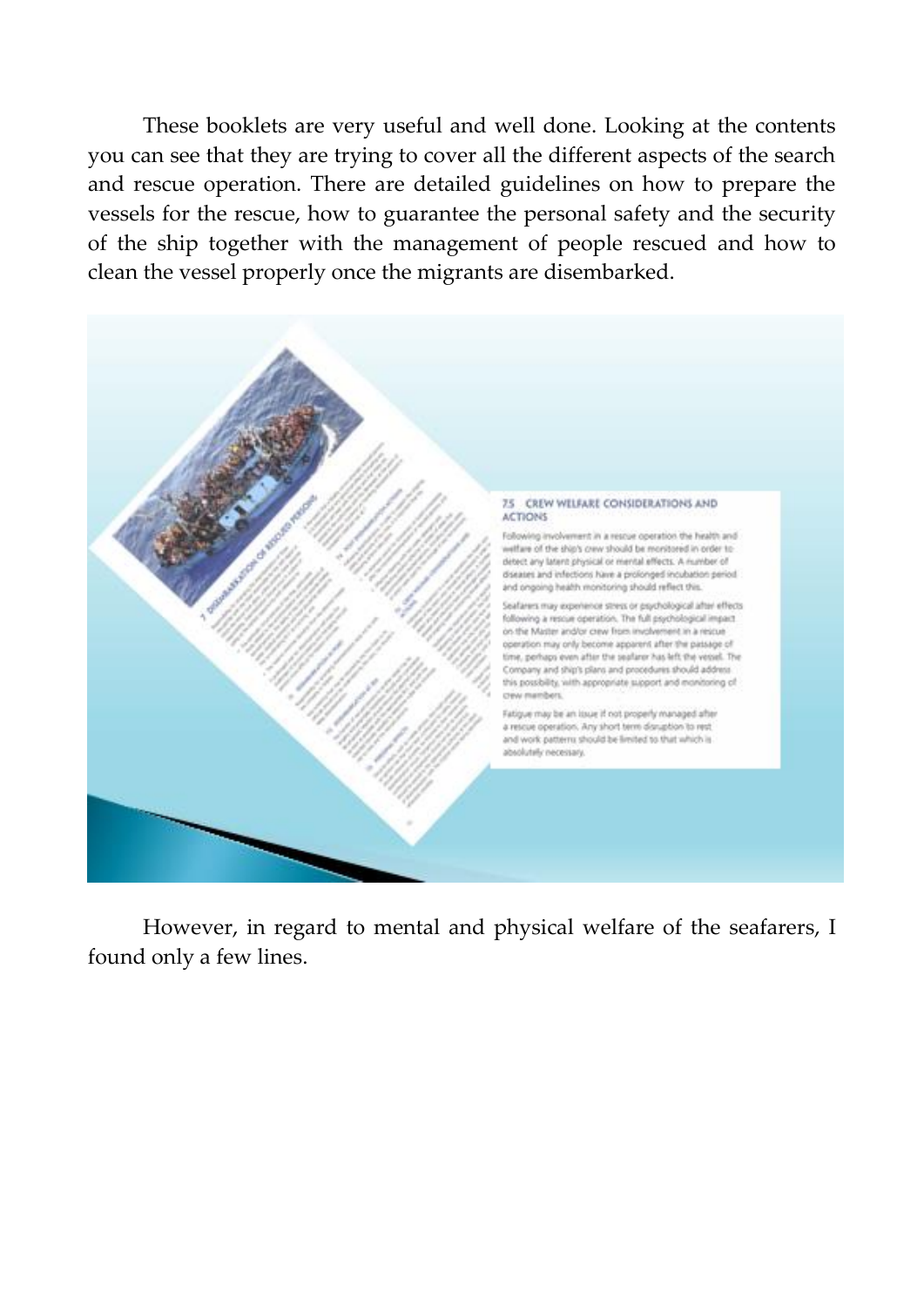In regard to the mental and psychological health of seafarers, I would like to share with you the experience of Fr. Guy Pasquier, chaplain of the Apostleship of the Sea at Le Havre, France.

## **Chronology of events:**

September 10, 2014 - 300 miles off the South Eastern coast of Malta, a vessel carrying hundreds of migrants sunk. According to the survivors, the boat was intentionally sunk by the traffickers. A Panamanian container rescued 2 survivors and brought them to Sicily. Another merchant vessel rescued 9 people and brought them to Crete. While the Antarctic, flying the French flag, rescued three Palestinians and continued to Le Havre.

To be noted that the newspaper in reporting the news didn't mention at all the role of the crew in the rescue and the tremendous psychological impact that such experience had on their life.

At Le Havre the chaplain of the Apostleship of the Sea (AOS), Fr. Guy Pasquier went on board at the request of the Commander.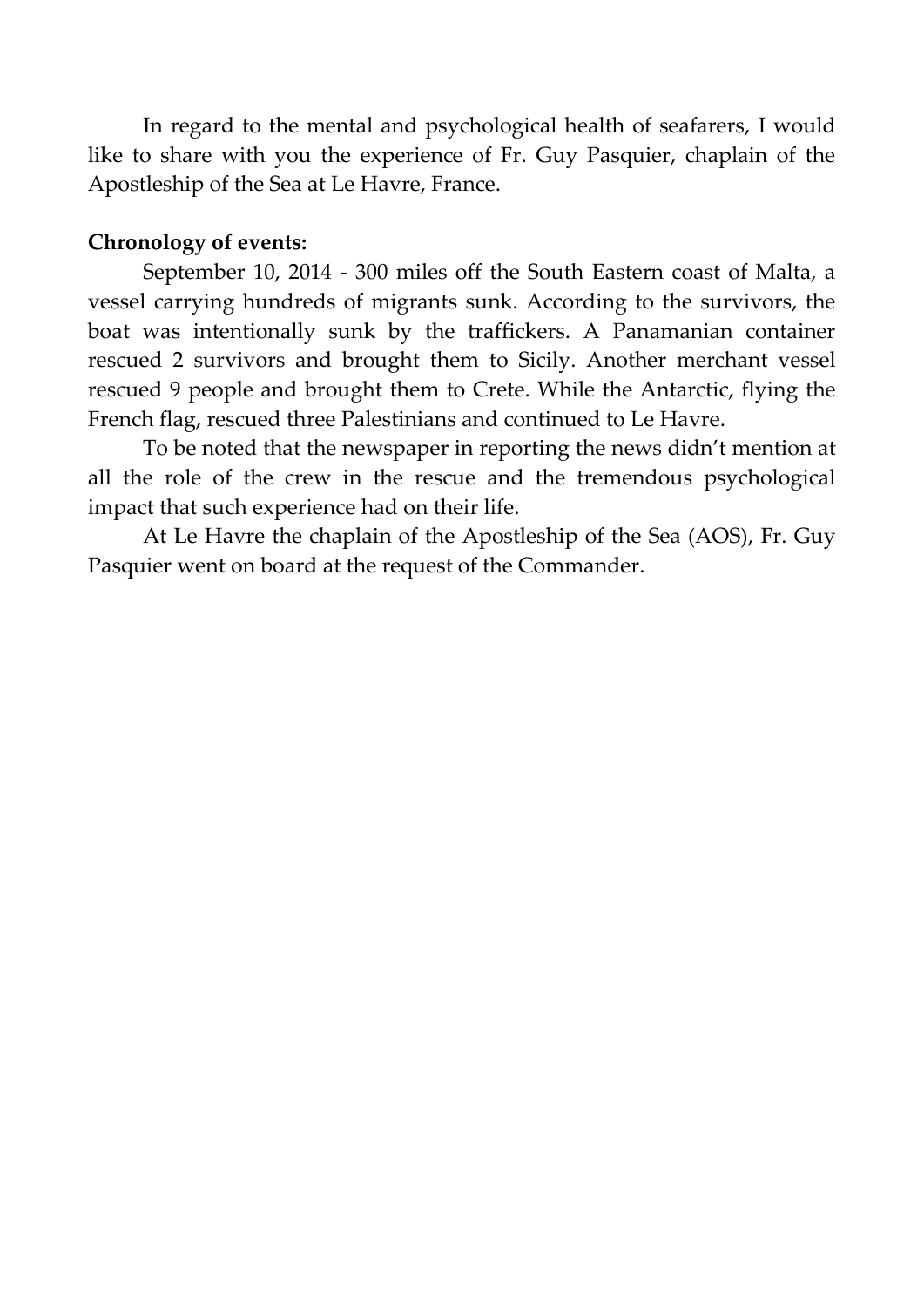## **The chaplain's story:**

"*At the request of the agent, relaying on a call from the Master for a visit from a priest, I went aboard the Antartic, late in the morning of September 23rd .* 

*The crew was very busy loading supplies and foodstuffs; they were also taking oil from a truck. After going to the bridge, the officer led me to the Master, who explained what was the matter and how I could help. I was asked to meet with the crew and to talk with them about the traumatic experience they had: they had been at the scene of the sinking of a boat with an estimated 500 migrants on board, which had been rammed by another vessel and sank in two minutes. The Master was asked to remain in the area for 24 hours, in order to pick up any survivors. Three Palestinians from Gaza were rescued.* 

The chaplain's story

- Crew were posted on watch to indicate where bodies were floating. More than 300 were picked up and photos taken.
- One of the crew told me he made the sign of the cross at the sight of all those corpses, and prayed for all the victims.
- The mess man said he could not contemplate the thought that there were babies among the victims: "I have a two-year old; I thought about him constantly."
- A young French officer cadet was on watch to identify the bodies and to report their position. he told me: "That day was unbearable (...)".

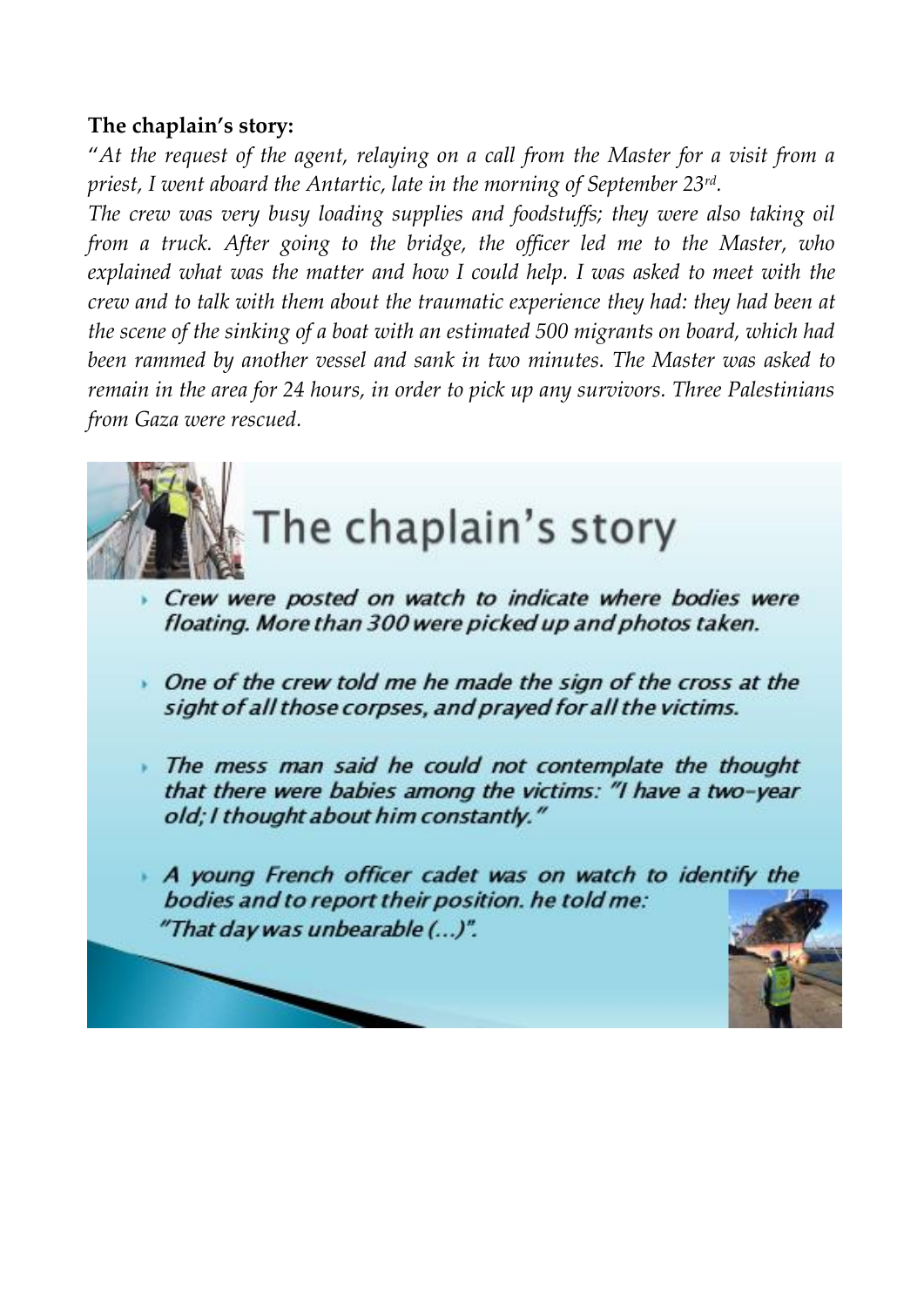*Crew were posted on watch to indicate where bodies were floating. More than 300 were picked up and photos taken. The three Palestinian survivors were treated on board: they were exhausted after being long hours hanging onto what was left of the*  boat with other people who did not make it; they left them ashore in Malta, even *though the Master wanted to bring them back to France. While I was on board, two maritime police came to take the testimony of the Master. After lunch, I started chatting with the Filipino crews that I was able to meet; I talked with eight of them (…).* 

*The sight of all those bodies was unbearable for them. Many could not bear seeing such a scene of misery and turned away. They asked: Why did this happen? What is the value of life?* 

*One of the crew told me he made the sign of the cross at the sight of all those corpses, and prayed for all the victims. The mess man said he could not contemplate the thought that there were babies among the victims: ʺI have a two-year old; I thought about him constantly.*"

*I saw a young French officer cadet (3rd year at Le Havre school), and talk for a while. He was on watch to identify the bodies and to report their position he told me: "That day was unbearable (…)".*

*The Master performed remarkably, and did not try to skip his responsibilities, hoping that his testimony could be used to bring these traffickers before an international tribunal. (…) I do not know if the Master was a Christian, but God bless him for his display of great humanity."*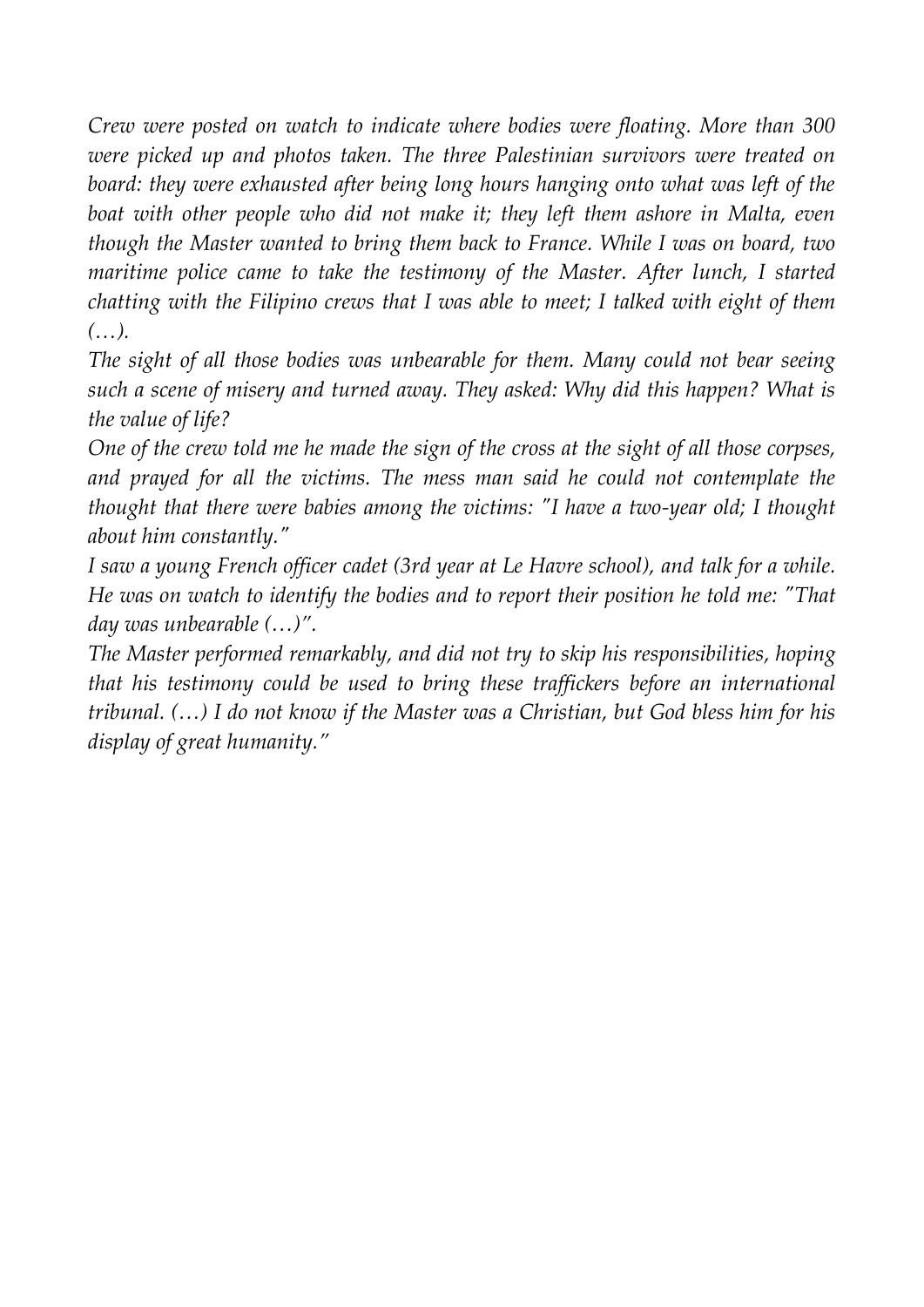# Conclusions

- . Physical and psychological stress must be recognized and managed by the ship owner by putting in place all the necessary measures to ensure that the crews rests and recovers physical strength before continuing to operate the vessel in safety.
- Seafarers Centers with chaplains and volunteers (many of whom have received professional training) are always available to provide assistance and support to any seafarer who request it.
- . It is essential for the international community to immediately increase the economic and material resources for a better and more effective search and rescue operations, in order to reduce the reliance on the commercial shipping.
- . We would like to recognize the great humanitarian effort done by the crews of merchant vessels that without hesitation, have engaged in many rescuing operations saving thousands of migrants lives

### **Conclusions:**

- We all know that seafarers are professionally trained and qualified in search and rescue operations, but there is no school or training that can prepare them to handle the rescue of a large number of people. This situation leads to physical and psychological stress which must be recognized and managed by the ship owner putting in place all the necessary measures to ensure that the crews rest and recover his physical strength before continuing to operate the vessel in safety.
- The psychological impact of such an experience in the mind of the crews is very high. Sometimes these rescue operations, for several causes outside the control of the Master and his crew, turn into disasters with many migrants who drown one step away from salvation under the eyes of shocked seafarers. Being witness to these events causes deep emotional turmoil, feelings of guilt and inadequacy for not being able to save them. For these reasons, after having disembarked the migrants and guaranteed the safety of the ship, it is necessary to offer to the crew the possibility to freely express emotions, feelings,